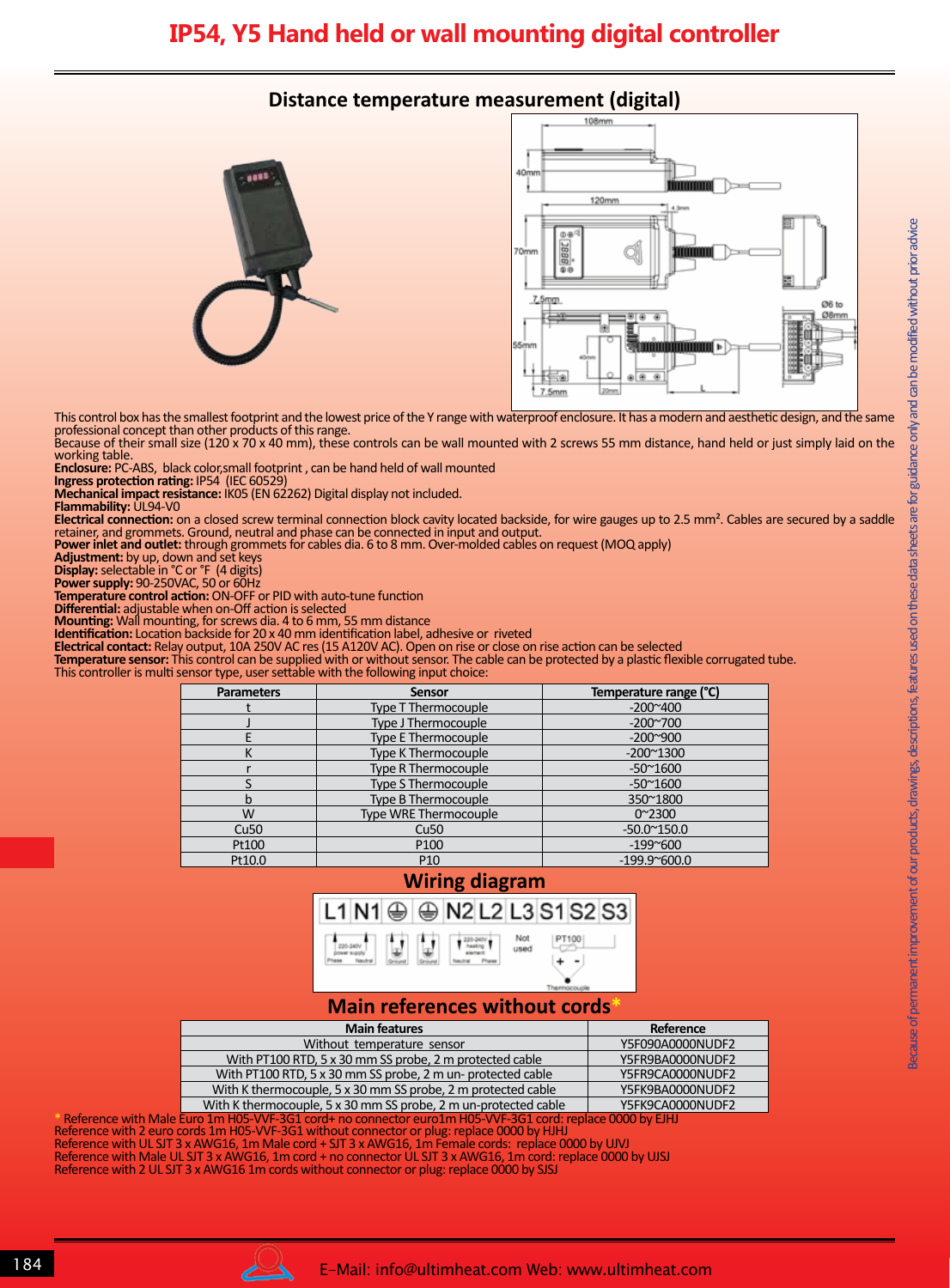# **IP54, Y5 Hand held or wall mounting digital controller**



Stopper pocket for liquid temperature measurement inside bottles, carboys and other containers. Dia. 8 mm, length adjustable from 100 to 500 mm.

Reference 66DI08500FL

# **Standard temperature sensors**

**PT100**

| 35mm<br>30mm     | Ø3mm         | FEP<br>50mm        | AWG24 |                          |
|------------------|--------------|--------------------|-------|--------------------------|
| Reference        | <b>Class</b> | Cable length       |       | <b>Applications</b>      |
| TSR50030I2000AK6 | А            | 2000 mm            |       | Remote sensing           |
| TSR50030I2000BK6 | B            | 2000 mm            |       | Remote sensing           |
| TSR50030I0070AK6 | A            | $70 \,\mathrm{mm}$ |       | Room temperature sensing |
| TSR50030I0070BK6 | B            | 70 mm              |       | Room temperature sensing |
| TSR50030I0150AK6 | А            | 150 mm             |       | Room temperature sensing |
| TSR50030I0150BK6 | B            | 150 mm             |       | Room temperature sensing |

**Temperature range:** -50 to 550°C (-60 to 1020°F) on the ceramic substrate, but temperature in use limited to 200 °C due to the FEP connecting cable

**Temperature curve:** EN 60751 (100 ohms @ 0°C, 138.5 Ohms @ 100°C)

**Accuracy and tolerances:** (according to EN 60751)

Class A,  $\pm 0.15^{\circ}$ C @ 0°C; ( $\pm 0.06$   $\Omega$  @ 0°C)

Class B,  $\pm 0.3^{\circ}$ C @ 0°C. ( $\pm 0.12$  Q @ 0°C).

**Protection pocket:** Stainless Steel 304, dia. 5mm x 30 mm **Temperature range:** -50C, +200°C

#### **Connection cable:**

• 3 wires, 0.35 mm<sup>2</sup>, FEP insulation + silver-plated copper braid + FEP, temperature resistance 200°C, external diameter 2.7 mm (0.127").

• Ends: stripped

**Polarity:** The two red wires are connected together at their weld- ed junction to one of the chips ceramic substrate terminal and the white wire is connected to the other terminal.

### **K Thermocouple**



**Temperature curve:** according to EN 60584-1 and IEC 584-1

**Accuracy and tolerances:** Class 2 according to EN 60584-1 and 2, ±2.5°C within -40 °C and 333 °C

**Polarity (according to DIN 43714):** red = positive, blue= negative

| Reference        | Probe type                                            | Probe temperature<br>range | Cable                                                       | <b>Type</b> |
|------------------|-------------------------------------------------------|----------------------------|-------------------------------------------------------------|-------------|
| TPR00060W10002F4 | bare                                                  | $-50+200^{\circ}$ C        | $2 \times 0.35$ mm <sup>2</sup> , 200°C FEP insulated L= 1m |             |
| TPR00060W20002F4 | bare                                                  | $-50+200^{\circ}$ C        | $2 \times 0.35$ mm <sup>2</sup> , 200°C FEP insulated L= 2m |             |
| TPR60050I10002E4 | SS 304 dia. 6mm x 50 mm                               | $-50C, +200^{\circ}C$      | 2 x 0.35mm2, O.D 2.7 mm nickel plated braid<br>$L = 1$ m    |             |
| TPR60050I20002E4 | SS 304 dia, 6mm x 50 mm                               | $-50C + 200^{\circ}C$      | 2 x 0.35mm2, O.D 2.7 mm nickel plated braid<br>$l = 2m$     |             |
| TPR20200R20002E4 | Refractory SS, dia. 2 mm L1= 200 mm<br>sheathed probe | $-40+800^{\circ}$ C        | 2 x 0.35mm2, O.D 2.7 mm nickel plated braid<br>$L2 = 2 m$   |             |
| TPR20400I20002E4 | Refractory SS, dia. 2 mm L1= 200 mm<br>sheathed probe | $-40+800^{\circ}$ C        | 2 x 0.35mm2, O.D 2.7 mm nickel plated braid<br>$L2 = 2 m$   |             |

## **Options**



Standard version: grommet cable output for cables from 4 to 8.6 mm OD







SJT 3 x AWG16 cord, length 1m, without plug H05VV-F 3G1.5 cord, length 1m, with Euro plug H05VV-F 3G1.5, length 1m, cord without plug



Unless exceptionally specified by this logo , products and components in this catalogue are made by Ultimheat alliance members.